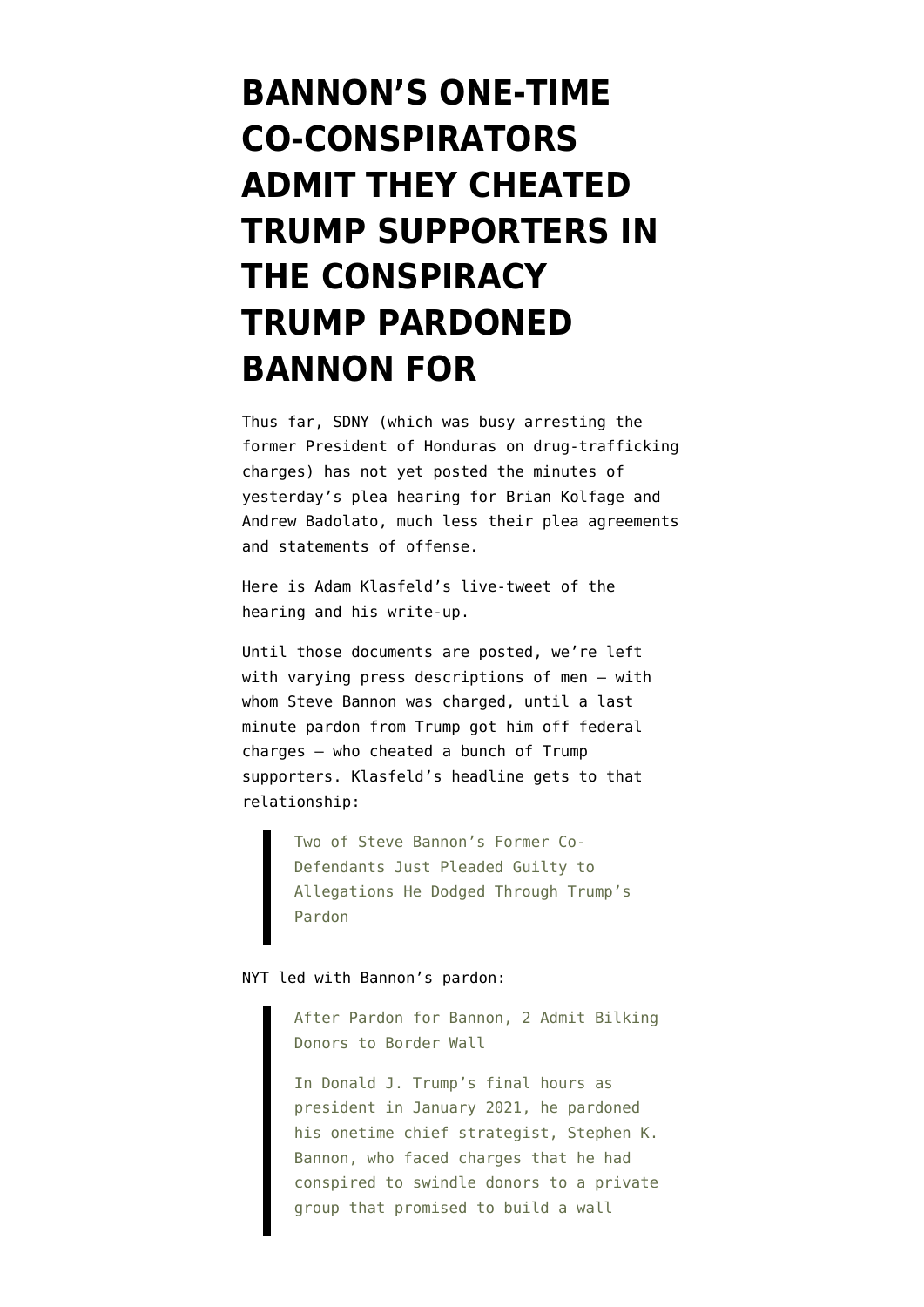along the Mexican border.

But three men charged with Mr. Bannon were not pardoned, and two of them pleaded guilty on Thursday in Federal District Court in Manhattan.

The WaPo [doesn't even describe the crime](https://www.washingtonpost.com/national-security/2022/04/21/kolfage-bannon-wall-plea/) in the headline,.

> Disabled vet pleads guilty in borderwall scheme that included Bannon

WaPo describes Bannon's involvement, and the allegation he personally cheated Trump supporters out of \$1 million, this way.

> "We Build the Wall" was a large-scale private crowdfunding effort orchestrated by Kolfage, Bannon, Andrew Badolato and Timothy Shea in 2018. Its stated goal was to help the federal government complete the coast-to-coast barrier President Donald Trump had repeatedly promised his supporters. The four men were arrested in August 2020, when prosecutors accused Bannon of personally pocketing more than \$1 million.

> Bannon, a far-right figure who was a key strategist in Trump's 2016 campaign, followed Trump to the White House for a relatively short stint as an administration official.

> Their relationship had not completely soured by the end of Trump's presidency, and Bannon received a presidential pardon on the eve of Trump's departure from the White House, part of a wave of more than 140 other clemency actions including for Trump associates who were ensnared in the Justice Department's probe into Russia's interference in the 2016 election.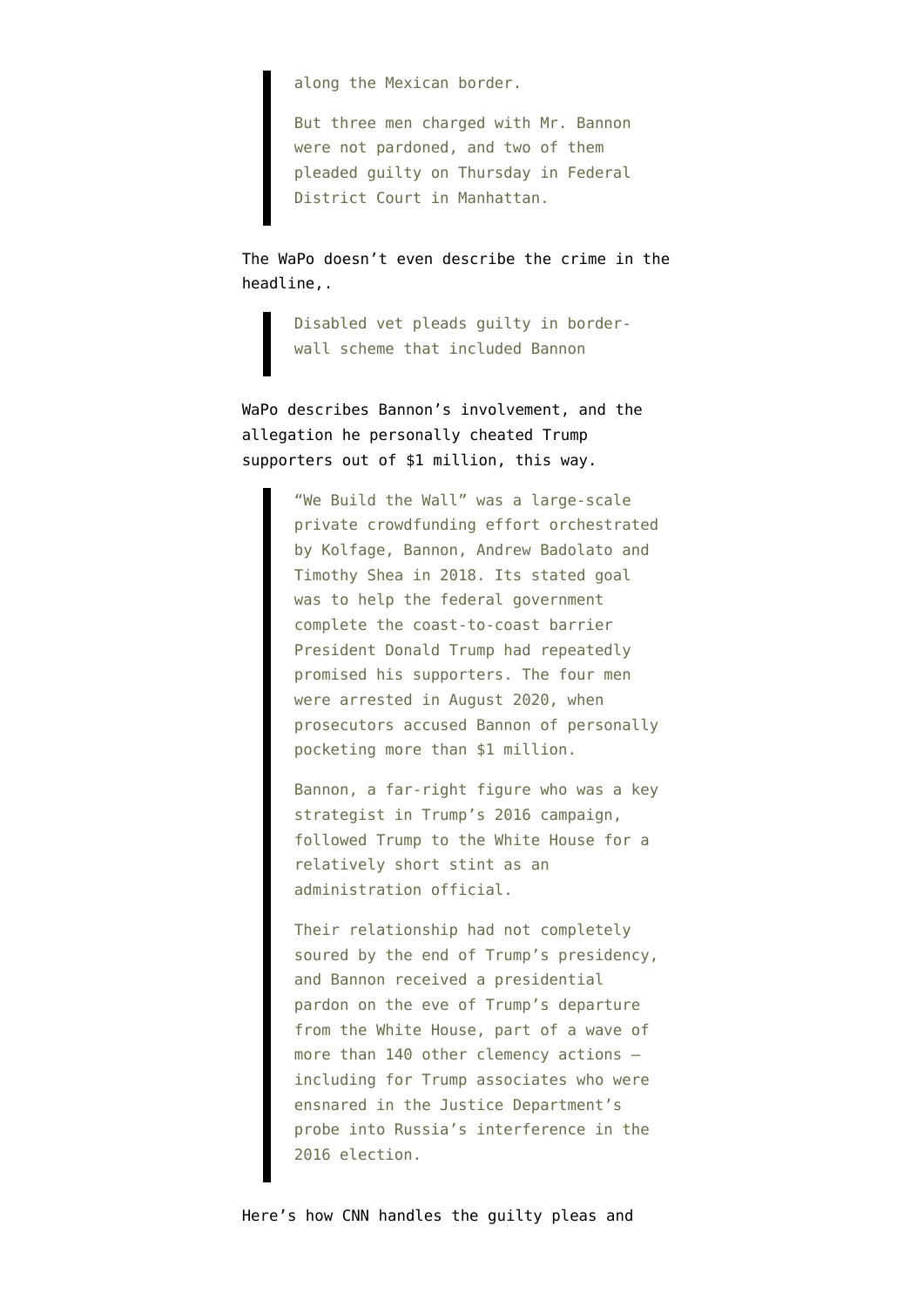Two of Bannon's co-defendants plead guilty to 'We Build the Wall' fraud

[snip]

The men are accused by federal prosecutors of using hundreds of thousands of dollars donated to an online crowdfunding campaign called We Build the Wall for personal expenses, among other things.

Bannon, who pleaded not guilty and denied any wrongdoing, was pardoned by then-President Trump in his final days in office. The Manhattan district attorney's office is investigating Bannon for the same conduct and whether it violated state law. The pardon only covered federal crimes.

Timothy Shea, a fourth man charged in the fundraising effort, has pleaded not guilty. Last month he indicated to the judge that he would plead guilty, but changed his mind and is set to go to trial next month.

Bannon and Kolfage promised donors that the campaign, which ultimately raised more than \$25 million, was "a volunteer organization" and that "100% of the funds raised … will be used in the execution of our mission and purpose," according to the indictment.

But instead, according to prosecutors, Bannon, through a nonprofit under his control, used more than \$1 million from We Build the Wall to "secretly" pay Kolfage and cover hundreds of thousands of dollars in Bannon's personal expenses.

The NYPost [calls the men](https://nypost.com/2022/04/21/we-build-the-wall-fraudsters-brian-kolfage-and-andrew-badolato-plead-guilty/) "fraudsters" in the headline and  $-$  in a caption to a Bannon photo  $$ notes he "was involved in the swindling GoFundMe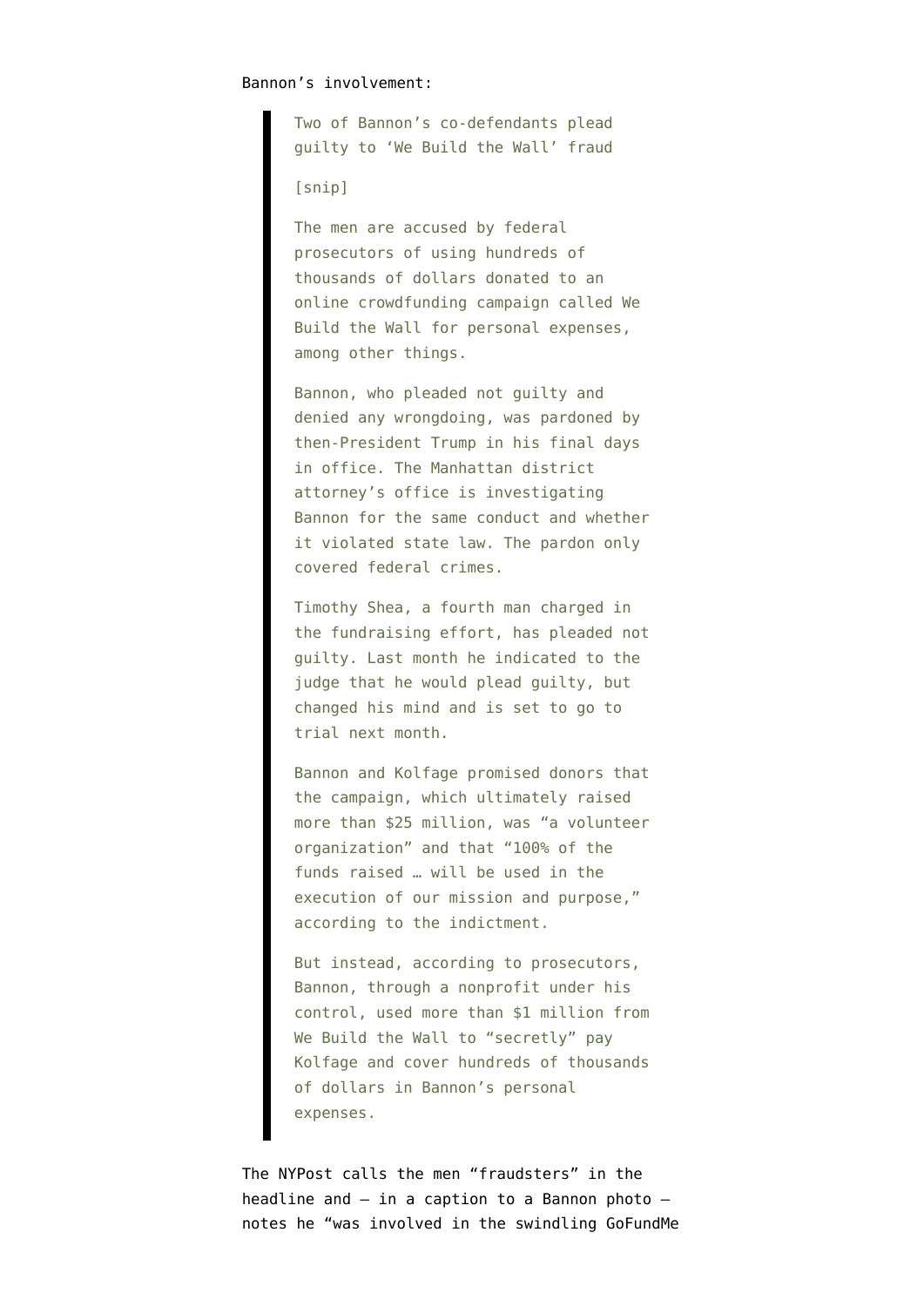campaign." To its credit, that may be the best summary of what happened.

It is, admittedly, difficult to get what happened legally into the story yet, much less in a headline. That's because while Bannon's acceptance of a pardon might be viewed as evidence of guilt, he has not himself admitted he cheated Trump's supporters. Plus, he could still be at legal exposure himself. I [noted in](https://www.emptywheel.net/2020/12/11/steve-bannon-hires-a-pardon-broker-and-rudy-giuliani-lawyer-to-replace-his-competent-lawyer/) [December](https://www.emptywheel.net/2020/12/11/steve-bannon-hires-a-pardon-broker-and-rudy-giuliani-lawyer-to-replace-his-competent-lawyer/) when Bannon hired pardon broker Robert Costello that Bannon might still face NY State charges (in which prosecution his former codefendants could testify against him). Even before Cy Vance left, he was [pursuing that](https://www.washingtonpost.com/national-security/steven-bannon-fraud-state-case-pardon-trump/2021/02/02/329cea4e-6596-11eb-8c64-9595888caa15_story.html) [possibility](https://www.washingtonpost.com/national-security/steven-bannon-fraud-state-case-pardon-trump/2021/02/02/329cea4e-6596-11eb-8c64-9595888caa15_story.html).

Even ignoring the circumstances of Bannon's pardon, this fraud goes to the core of Trump's relationship with his followers. Bannon's coconspirator Kolfage admitted that he lied to donors, people so worked up over Trump's fearmongering over brown people that they donated their own money, in part so he could sustain his own posh lifestyle (something else the NYP with its emphasis on images highlighted). This scheme treated Trump's enthusiastic supporters as targets to be cheated, rubes whose support for Trump could be easily exploited.

Steve Bannon sure understood the relationship Trump has with his supporters.

Now consider the circumstances of Bannon's pardon.

Dustin Stockton and Jennifer Lawrence, who have shown a real willingness to testify to anyone who would listen, [described how](https://www.rollingstone.com/politics/politics-features/jan6-rally-trump-2020-election-capitol-congress-gosar-1253392/) pardons for cheating Trump supporters were tied to a commitment to help Trump steal an election.

> In December 2020, as the tour rolled around the country, Stockton and Lawrence say they got a call from Rep. Paul Gosar (R-Ariz.) and his chief of staff, Thomas Van Flein. According to Stockton, Van Flein claimed he and the congressman had just met with Trump, who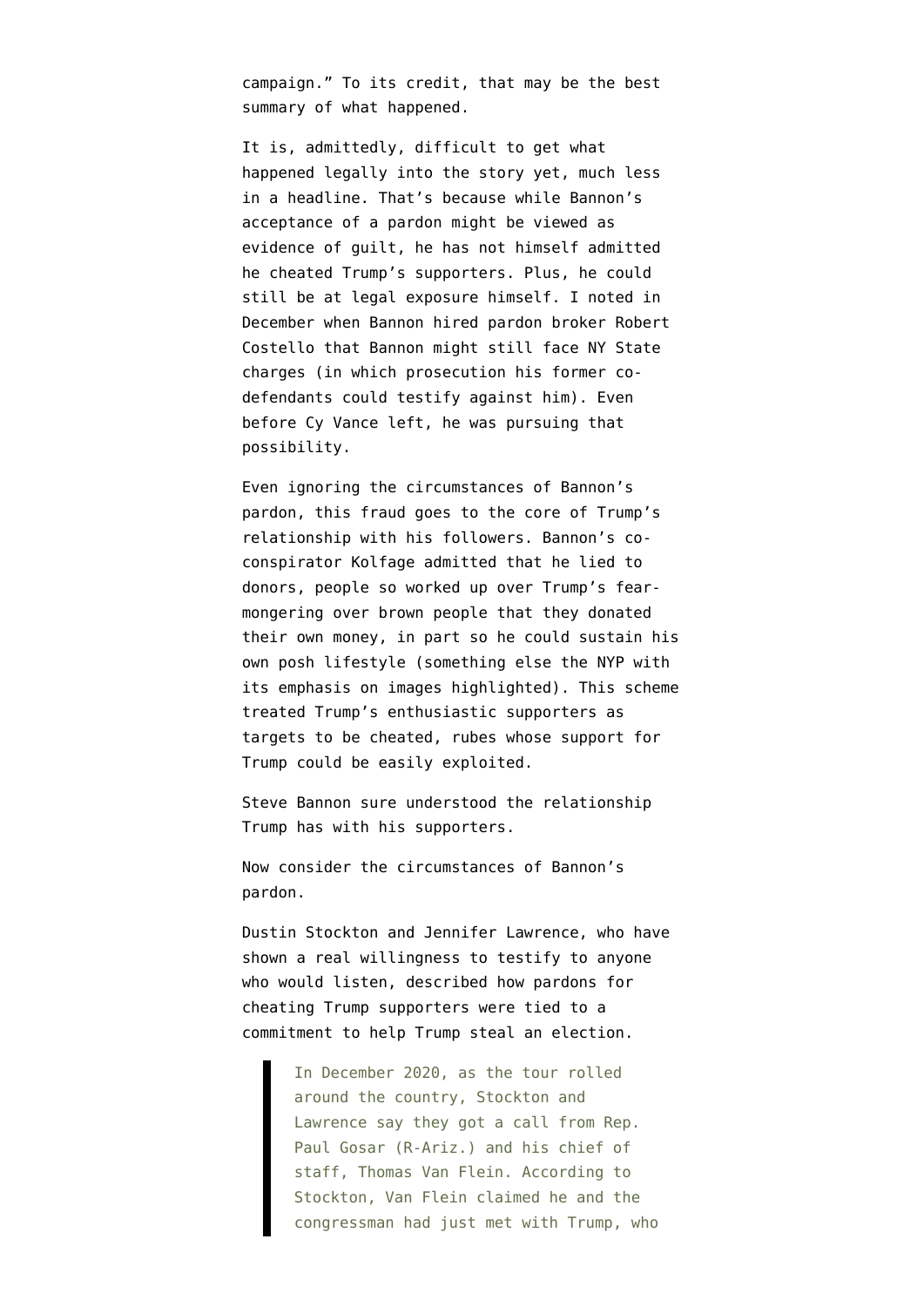was considering giving them a "blanket pardon" to address the "We Build the Wall" investigation.

"We were just in the Oval Office speaking about pardons and your names came up," Van Flein allegedly said. Van Flein did not respond to a request for comment.

Gosar suggested the bus tour was helping Stockton and Lawrence build support for a pardon from the caucus and Trump. "Keep up the good work," Gosar said, according to Stockton. "Everybody's seen what you're doing."

The hypothetical pardon for the two of them was tied to helping Trump fool his supporters into believing he was cheated out of a victory he had won. Stockton and Lawrence didn't end up getting such a pardon (thus far, they haven't needed one).

But Bannon — who played an as-yet unexplained role in convincing thousands of Trump supporters to commit crimes in service of this fraud — did get his pardon.

This fraud — where Trump allowed close associates to cheat his supporters, only to have Trump selectively pardon the single important person accused in the fraud in seeming exchange for his role in an even bigger fraud — perfectly captures Trump's parasitic relationship with the cult he has created. It's a pyramid scheme of abuse in which, thus far, the little guys at the bottom are the ones who pay the biggest price.

Trump not only doesn't care that these people cheated his supporters, he's willing to reward Bannon for helping him cheat them on still grander scale.

How we describe this pyramid scheme of abuse going forward is an important measure of the press' ability to capture how Trump works. Thus far, Trump supporters have never rebelled